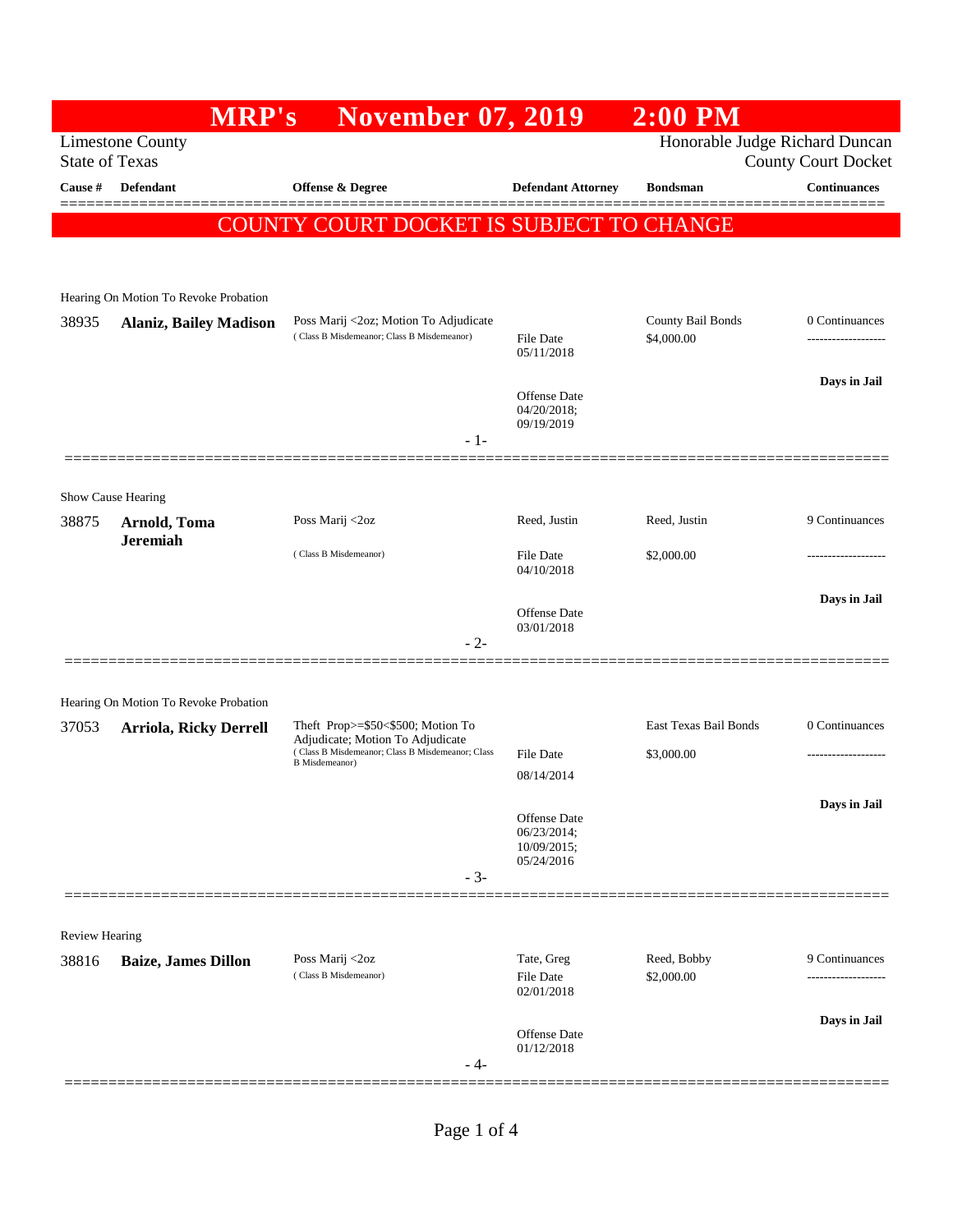|                       | MRP's                                 | <b>November 07, 2019</b>                                         |                                           | $2:00$ PM       |                                |
|-----------------------|---------------------------------------|------------------------------------------------------------------|-------------------------------------------|-----------------|--------------------------------|
|                       | <b>Limestone County</b>               |                                                                  |                                           |                 | Honorable Judge Richard Duncan |
| <b>State of Texas</b> |                                       |                                                                  |                                           |                 | <b>County Court Docket</b>     |
| Cause #               | <b>Defendant</b>                      | <b>Offense &amp; Degree</b>                                      | <b>Defendant Attorney</b>                 | <b>Bondsman</b> | <b>Continuances</b>            |
|                       |                                       | COUNTY COURT DOCKET IS SUBJECT TO CHANGE                         |                                           |                 |                                |
|                       |                                       |                                                                  |                                           |                 |                                |
|                       | Hearing On Motion To Revoke Probation |                                                                  |                                           |                 |                                |
| 39170                 | <b>Baize, James Dillon</b>            | Hunt Poss Exotic Animals; Motion To                              | Tate, Greg                                | Tate, Greg      | 1 Continuances                 |
|                       |                                       | Adjudicate<br>(Class A Misdemeanor; Class A Misdemeanor)         | <b>File Date</b><br>11/27/2018            | \$3,000.00      |                                |
|                       |                                       |                                                                  |                                           |                 | Days in Jail                   |
|                       |                                       |                                                                  | Offense Date<br>04/14/2018;<br>09/03/2019 |                 |                                |
|                       |                                       | $-5-$                                                            |                                           |                 |                                |
|                       |                                       |                                                                  |                                           |                 |                                |
| <b>Status Hearing</b> |                                       |                                                                  |                                           |                 |                                |
| 39442                 | <b>Baize, James Dillon</b>            | Trap Transport/Transplant Animals<br>W/Permit                    | Tate, Greg                                | Personal Bond   | 2 Continuances                 |
|                       |                                       | (Class B Misdemeanor)                                            | File Date<br>08/02/2019                   | \$2,000.00      |                                |
|                       |                                       |                                                                  |                                           |                 | Days in Jail                   |
|                       |                                       |                                                                  | Offense Date<br>06/26/2019                |                 |                                |
|                       |                                       | - 6-                                                             |                                           |                 |                                |
|                       |                                       |                                                                  |                                           |                 |                                |
|                       | Hearing On Motion To Revoke Probation |                                                                  |                                           |                 |                                |
| 38999                 | <b>Brazzel</b> , Brittnie<br>Samantha | Theft Prop >= $$100<$750$ ; Motion To<br><b>Revoke Probation</b> |                                           | Personal Bond   | 1 Continuances                 |
|                       |                                       | (Class B Misdemeanor; Class B Misdemeanor)                       | <b>File Date</b><br>06/19/2018            | \$3,500.00      |                                |
|                       |                                       |                                                                  |                                           |                 | Days in Jail                   |
|                       |                                       |                                                                  | Offense Date<br>08/07/2017;               |                 |                                |
|                       |                                       | $-7-$                                                            | 04/16/2019                                |                 |                                |
|                       |                                       |                                                                  |                                           |                 |                                |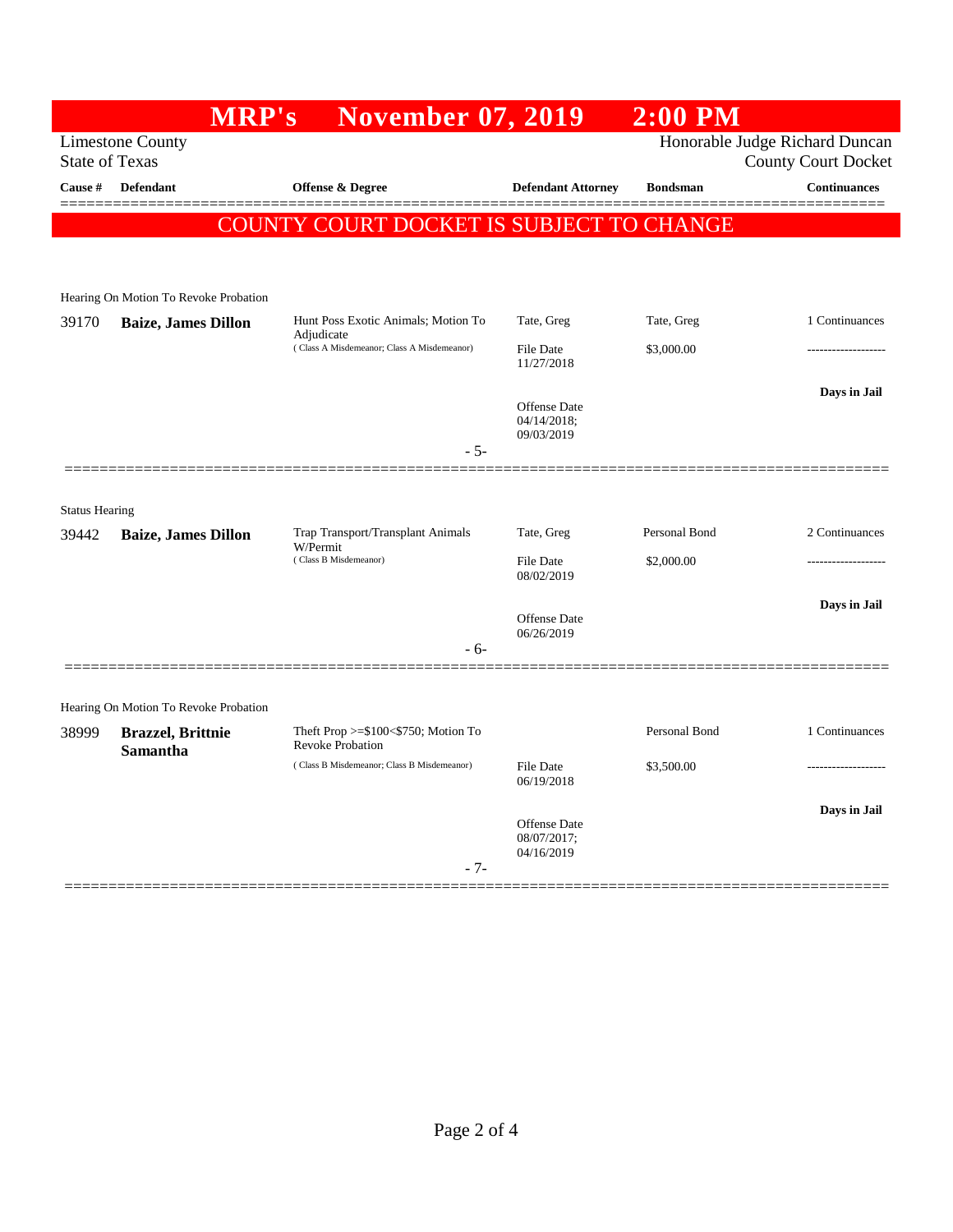| <b>Limestone County</b><br><b>State of Texas</b><br>Cause #<br>Defendant<br><b>Offense &amp; Degree</b><br><b>Defendant Attorney</b><br><b>Bondsman</b><br><b>COUNTY COURT DOCKET IS SUBJECT TO CHANGE</b><br>Hearing On Motion To Revoke Probation<br>Freebird Bail Bonds<br>Poss Marij <2oz; Motion To Revoke<br>38946<br>Green, Amanda<br>Probation<br>Amador<br>(Class B Misdemeanor; Class B Misdemeanor)<br>File Date<br>\$4,000.00<br>05/18/2018<br><b>Offense Date</b><br>02/05/2018;<br>09/05/2019<br>$-8-$<br><b>Review Hearing</b><br>Assault Causes Bodily Injury Family<br>Reed, Justin<br>Reed, Justin<br>39160<br>Jenkins, Belinda Gail<br>Member<br>(Class A Misdemeanor)<br><b>File Date</b><br>\$3,000.00<br>11/16/2018<br><b>Offense Date</b><br>09/23/2018<br>- 9-<br>Hearing On Motion To Revoke Probation<br>Freebird Bail Bonds<br>Theft Prop $>= $100 < $750$ ; Motion To<br>38762<br><b>Mars, John Thomas</b><br>Revoke Probation<br>(Class B Misdemeanor; Class B Misdemeanor)<br>File Date<br>\$4,000.00<br>12/12/2017<br><b>Offense Date</b><br>12/02/2017;<br>05/21/2019<br>$-10-$<br>Hearing On Motion To Revoke Probation<br><b>Freebird Bail Bonds</b><br>Driving W/Lic Inv W/Prev<br>39354<br><b>Mars, John Thomas</b><br>Conv/Susp/W/O Fin Res<br>(Class B Misdemeanor)<br><b>File Date</b><br>\$2,000.00<br>05/17/2019 |                                                              | $2:00$ PM |  | <b>November 07, 2019</b> | <b>MRP's</b> |  |
|-----------------------------------------------------------------------------------------------------------------------------------------------------------------------------------------------------------------------------------------------------------------------------------------------------------------------------------------------------------------------------------------------------------------------------------------------------------------------------------------------------------------------------------------------------------------------------------------------------------------------------------------------------------------------------------------------------------------------------------------------------------------------------------------------------------------------------------------------------------------------------------------------------------------------------------------------------------------------------------------------------------------------------------------------------------------------------------------------------------------------------------------------------------------------------------------------------------------------------------------------------------------------------------------------------------------------------------------------------------|--------------------------------------------------------------|-----------|--|--------------------------|--------------|--|
|                                                                                                                                                                                                                                                                                                                                                                                                                                                                                                                                                                                                                                                                                                                                                                                                                                                                                                                                                                                                                                                                                                                                                                                                                                                                                                                                                           | Honorable Judge Richard Duncan<br><b>County Court Docket</b> |           |  |                          |              |  |
|                                                                                                                                                                                                                                                                                                                                                                                                                                                                                                                                                                                                                                                                                                                                                                                                                                                                                                                                                                                                                                                                                                                                                                                                                                                                                                                                                           | <b>Continuances</b>                                          |           |  |                          |              |  |
|                                                                                                                                                                                                                                                                                                                                                                                                                                                                                                                                                                                                                                                                                                                                                                                                                                                                                                                                                                                                                                                                                                                                                                                                                                                                                                                                                           |                                                              |           |  |                          |              |  |
|                                                                                                                                                                                                                                                                                                                                                                                                                                                                                                                                                                                                                                                                                                                                                                                                                                                                                                                                                                                                                                                                                                                                                                                                                                                                                                                                                           |                                                              |           |  |                          |              |  |
|                                                                                                                                                                                                                                                                                                                                                                                                                                                                                                                                                                                                                                                                                                                                                                                                                                                                                                                                                                                                                                                                                                                                                                                                                                                                                                                                                           |                                                              |           |  |                          |              |  |
|                                                                                                                                                                                                                                                                                                                                                                                                                                                                                                                                                                                                                                                                                                                                                                                                                                                                                                                                                                                                                                                                                                                                                                                                                                                                                                                                                           | 0 Continuances                                               |           |  |                          |              |  |
|                                                                                                                                                                                                                                                                                                                                                                                                                                                                                                                                                                                                                                                                                                                                                                                                                                                                                                                                                                                                                                                                                                                                                                                                                                                                                                                                                           | .                                                            |           |  |                          |              |  |
|                                                                                                                                                                                                                                                                                                                                                                                                                                                                                                                                                                                                                                                                                                                                                                                                                                                                                                                                                                                                                                                                                                                                                                                                                                                                                                                                                           | Days in Jail                                                 |           |  |                          |              |  |
|                                                                                                                                                                                                                                                                                                                                                                                                                                                                                                                                                                                                                                                                                                                                                                                                                                                                                                                                                                                                                                                                                                                                                                                                                                                                                                                                                           |                                                              |           |  |                          |              |  |
|                                                                                                                                                                                                                                                                                                                                                                                                                                                                                                                                                                                                                                                                                                                                                                                                                                                                                                                                                                                                                                                                                                                                                                                                                                                                                                                                                           |                                                              |           |  |                          |              |  |
|                                                                                                                                                                                                                                                                                                                                                                                                                                                                                                                                                                                                                                                                                                                                                                                                                                                                                                                                                                                                                                                                                                                                                                                                                                                                                                                                                           | 2 Continuances                                               |           |  |                          |              |  |
|                                                                                                                                                                                                                                                                                                                                                                                                                                                                                                                                                                                                                                                                                                                                                                                                                                                                                                                                                                                                                                                                                                                                                                                                                                                                                                                                                           |                                                              |           |  |                          |              |  |
|                                                                                                                                                                                                                                                                                                                                                                                                                                                                                                                                                                                                                                                                                                                                                                                                                                                                                                                                                                                                                                                                                                                                                                                                                                                                                                                                                           | Days in Jail                                                 |           |  |                          |              |  |
|                                                                                                                                                                                                                                                                                                                                                                                                                                                                                                                                                                                                                                                                                                                                                                                                                                                                                                                                                                                                                                                                                                                                                                                                                                                                                                                                                           |                                                              |           |  |                          |              |  |
|                                                                                                                                                                                                                                                                                                                                                                                                                                                                                                                                                                                                                                                                                                                                                                                                                                                                                                                                                                                                                                                                                                                                                                                                                                                                                                                                                           |                                                              |           |  |                          |              |  |
|                                                                                                                                                                                                                                                                                                                                                                                                                                                                                                                                                                                                                                                                                                                                                                                                                                                                                                                                                                                                                                                                                                                                                                                                                                                                                                                                                           | 0 Continuances                                               |           |  |                          |              |  |
|                                                                                                                                                                                                                                                                                                                                                                                                                                                                                                                                                                                                                                                                                                                                                                                                                                                                                                                                                                                                                                                                                                                                                                                                                                                                                                                                                           |                                                              |           |  |                          |              |  |
|                                                                                                                                                                                                                                                                                                                                                                                                                                                                                                                                                                                                                                                                                                                                                                                                                                                                                                                                                                                                                                                                                                                                                                                                                                                                                                                                                           | Days in Jail                                                 |           |  |                          |              |  |
|                                                                                                                                                                                                                                                                                                                                                                                                                                                                                                                                                                                                                                                                                                                                                                                                                                                                                                                                                                                                                                                                                                                                                                                                                                                                                                                                                           |                                                              |           |  |                          |              |  |
|                                                                                                                                                                                                                                                                                                                                                                                                                                                                                                                                                                                                                                                                                                                                                                                                                                                                                                                                                                                                                                                                                                                                                                                                                                                                                                                                                           |                                                              |           |  |                          |              |  |
|                                                                                                                                                                                                                                                                                                                                                                                                                                                                                                                                                                                                                                                                                                                                                                                                                                                                                                                                                                                                                                                                                                                                                                                                                                                                                                                                                           |                                                              |           |  |                          |              |  |
|                                                                                                                                                                                                                                                                                                                                                                                                                                                                                                                                                                                                                                                                                                                                                                                                                                                                                                                                                                                                                                                                                                                                                                                                                                                                                                                                                           | 0 Continuances                                               |           |  |                          |              |  |
|                                                                                                                                                                                                                                                                                                                                                                                                                                                                                                                                                                                                                                                                                                                                                                                                                                                                                                                                                                                                                                                                                                                                                                                                                                                                                                                                                           |                                                              |           |  |                          |              |  |
|                                                                                                                                                                                                                                                                                                                                                                                                                                                                                                                                                                                                                                                                                                                                                                                                                                                                                                                                                                                                                                                                                                                                                                                                                                                                                                                                                           | Days in Jail                                                 |           |  |                          |              |  |
| <b>Offense Date</b><br>03/12/2019<br>$-11-$                                                                                                                                                                                                                                                                                                                                                                                                                                                                                                                                                                                                                                                                                                                                                                                                                                                                                                                                                                                                                                                                                                                                                                                                                                                                                                               |                                                              |           |  |                          |              |  |